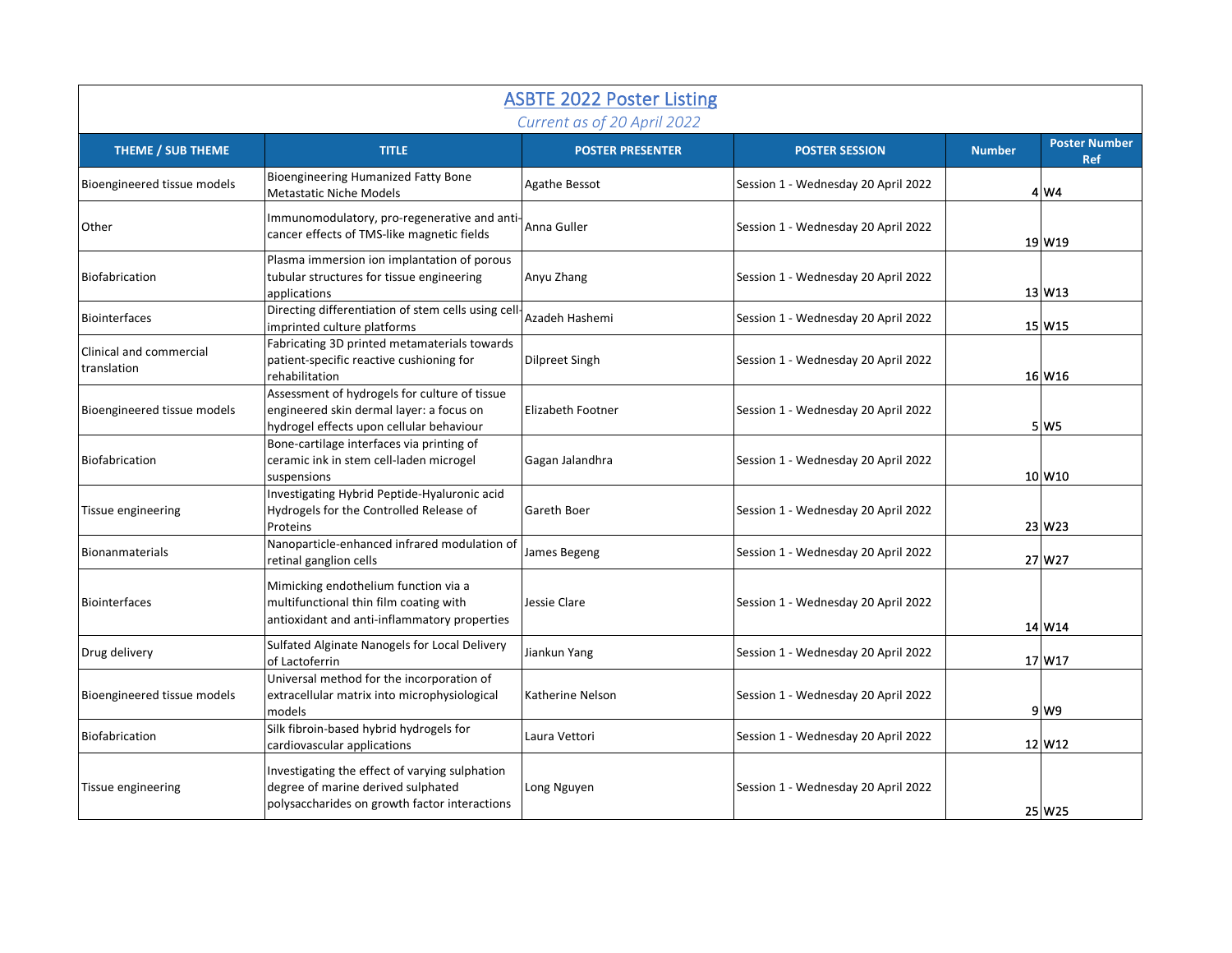| Biofabrication                | Development of an alginate bioink cured<br>through visible light-initiated click chemistry<br>for 3D bioprinting applications                                          | <b>Matthew Mail</b>                    | Session 1 - Wednesday 20 April 2022 | 11 W 11          |
|-------------------------------|------------------------------------------------------------------------------------------------------------------------------------------------------------------------|----------------------------------------|-------------------------------------|------------------|
| Tissue engineering            | Towards improved in vitro models of skeletal<br>muscle: Development of magnetic<br>microspheres for controlled stimulation of<br>myoblasts                             | Michael Maier                          | Session 1 - Wednesday 20 April 2022 | 24 W 24          |
| <b>Scaffolds</b>              | Autologous constructs for muscle engineering<br>and repair                                                                                                             | Peigi Yang                             | Session 1 - Wednesday 20 April 2022 | 21 W 21          |
| Bioengineered tissue models   | Development of a translational bioengineered<br>microenvironment model to advance pre-<br>clinical acute myeloid leukaemia research.                                   | Philip Holloway                        | Session 1 - Wednesday 20 April 2022 | 6 W <sub>6</sub> |
| Tissue engineering            | Gradient microbead generation of hydrogels<br>using a microfluidic system                                                                                              | Sabrina Taylor                         | Session 1 - Wednesday 20 April 2022 | 26 W26           |
| Stem cells and cell therapy   | Migration of Neural Stem Cell Originating from<br>the Subgranular Zone                                                                                                 | Samaneh Mirzaei                        | Session 1 - Wednesday 20 April 2022 | 22 W22           |
| Antimicrobial materials       | The influence of peptide adsorption conditions<br>onto selenium nanoparticles for antimicrobial<br>applications                                                        | Shaveen Sasanka Bogahapitiya<br>Gamage | Session 1 - Wednesday 20 April 2022 | $1 \mid W1$      |
| Antimicrobial materials       | Immobilization of the Antimicrobial Peptide<br>Melimine on Medical-Grade Polycaprolactone<br>Scaffolds for the Prevention of Biomaterial-<br><b>Related Infections</b> | Silvia Cometta                         | Session 1 - Wednesday 20 April 2022 | $2\vert W2$      |
| <b>Scaffolds</b>              | Dual surface polypropylene hernia mesh for<br>side specific performance in abdomen wall<br>repair                                                                      | Tanushree Saha                         | Session 1 - Wednesday 20 April 2022 | 20 W 20          |
| Bioengineered tissue models   | Human bone mesenchymal/stromal cells<br>(hBMSCs)-laden microgels for cartilage<br>regeneration                                                                         | Thuy Phuong Thi Nguyen                 | Session 1 - Wednesday 20 April 2022 | 7 W7             |
| Tissue engineering            | Challenges of growing large-scale cochlea-like<br>in vitro cell constructs using soluble PVA<br>moulds                                                                 | <b>Ulises Aregueta</b>                 | Session 1 - Wednesday 20 April 2022 | 28 W 28          |
| Bioengineered tissue models   | A 3D printed microfluidic system for<br>osteosarcoma modelling (3D-OSM)                                                                                                | Wiktor Zywicki                         | Session 1 - Wednesday 20 April 2022 | 8 W <sub>8</sub> |
| Immunomodulatory biomaterials | Neuropeptide Calcitonin Gene-Related Peptide<br>Engineered to Bind the Extracellular Matrix<br>Improves Diabetic Wound Healing via<br>Immunoregulation                 | Yen-Zhen Lu                            | Session 1 - Wednesday 20 April 2022 | 18 W18           |
| Antimicrobial materials       | Illuminating the Biochemical Interaction of<br>Antimicrobial Few-Layer Black Phosphorus<br>with Microbial Cells Using Synchrotron macro-<br>ATR-FTIR                   | Zo Shaw                                | Session 1 - Wednesday 20 April 2022 | 3 W3             |
| Scaffolds                     | A soft electroactive hydrogel for electrical<br>stimulation of cells based on GelMA and<br>Graphene Oxide                                                              | Alexandre Xavier Mendes                | Session 2 - Thursday 21 April 2022  | 21 T21           |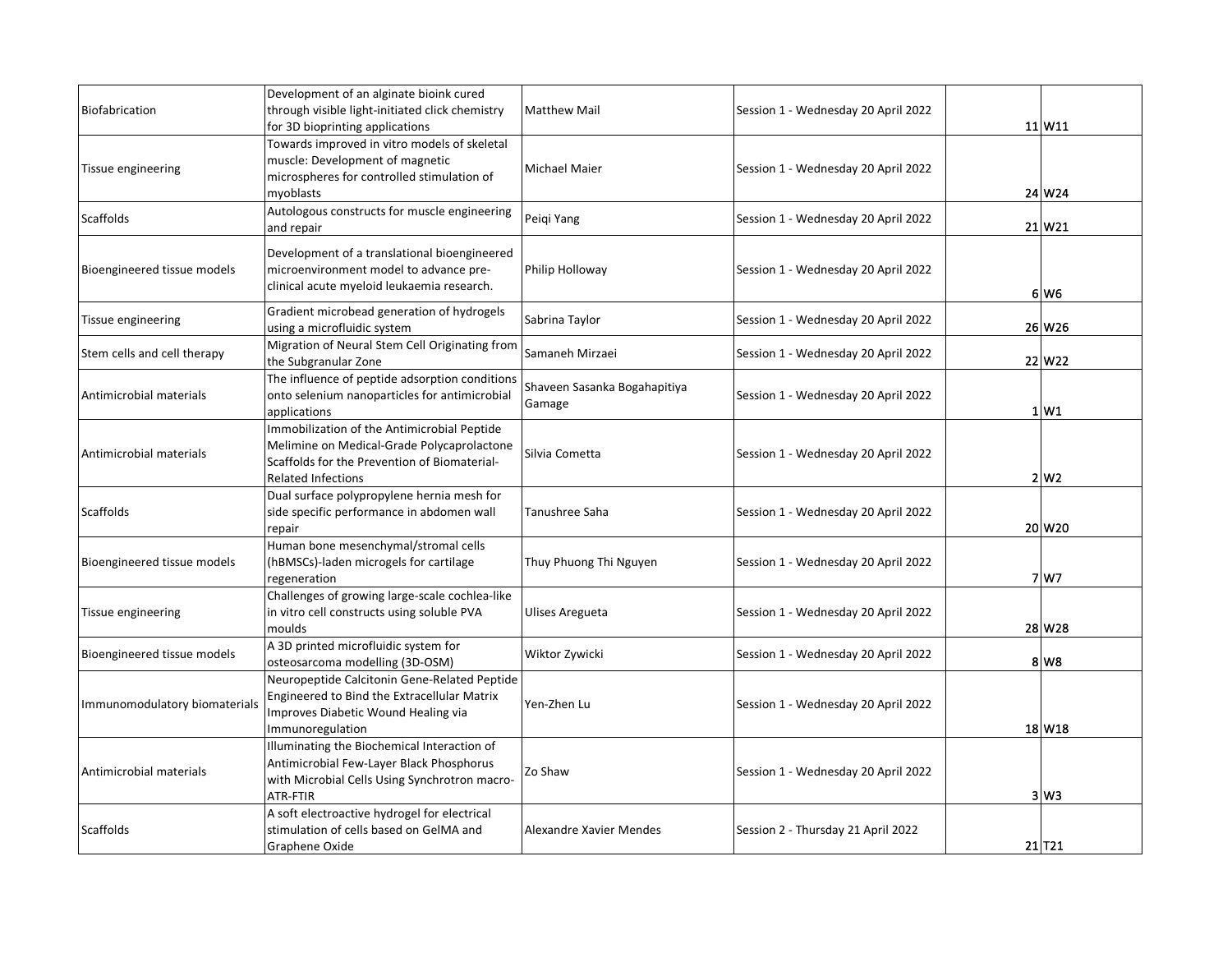| Bioengineered tissue models            | Bioengineered 3D neuron models for studying<br>cell-material interactions                                                                                                           | Anu Sabu            | Session 2 - Thursday 21 April 2022 | 5 T 5                |
|----------------------------------------|-------------------------------------------------------------------------------------------------------------------------------------------------------------------------------------|---------------------|------------------------------------|----------------------|
| Biofabrication                         | Fabrication of artificial vascular pedicles<br>exhibiting hierarchal bifurcation                                                                                                    | Cathal O'Connell    | Session 2 - Thursday 21 April 2022 | $9$ T $9$            |
| Bioengineered tissue models            | Incorporation of arginine-glycine-aspartic acid<br>(RGD) ligands into diphenylalanine (FF)<br>nanofibre scaffolds and exploration of<br>nanoscale properties for tissue engineering | Christopher Chong   | Session 2 - Thursday 21 April 2022 | 2 T2                 |
| Biofabrication                         | Fabricating Multi-material Tissue Engineering<br>Scaffolds using Janus Bioprinting                                                                                                  | Eileen Wallace      | Session 2 - Thursday 21 April 2022 | 10 T10               |
| Bioengineered tissue models            | Development of 3D cell culture models for<br>evaluating real-time stimulation & sensing<br>techniques                                                                               | Emma Gill           | Session 2 - Thursday 21 April 2022 | 3 T3                 |
| Tissue engineering                     | Neurite patterning and differentiation on anti-<br>fouling lubricin surfaces                                                                                                        | Errol Phuah Phuah   | Session 2 - Thursday 21 April 2022 | 24 T <sub>24</sub>   |
| Biofabrication                         | A versatile xanthan gum based supportive<br>medium compatible with multiple crosslinking<br>stimuli for extrusion 3D bioprinting and<br>characterisation of functionality           | Guanyu Lai          | Session 2 - Thursday 21 April 2022 | 8 T8                 |
| Tissue engineering                     | Fabrication of multilayer tissue-engineered<br>vascular grafts                                                                                                                      | Hazem Alkazemi      | Session 2 - Thursday 21 April 2022 | 22 T <sub>22</sub>   |
| Scaffolds                              | Photocrosslinked silk hydrogels for biomedical<br>applications: understanding complex gelation<br>mechanisms                                                                        | <b>Hien Tran</b>    | Session 2 - Thursday 21 April 2022 | 19 T19               |
| Tissue engineering                     | Stem Cells for Personalised Tissue Engineering                                                                                                                                      | James Collins       | Session 2 - Thursday 21 April 2022 | $23$ T <sub>23</sub> |
| Biofabrication                         | Biofabrication of miniaturised, patient-specific<br>free-standing hydrogel vessels                                                                                                  | Jorge Amaya Catano  | Session 2 - Thursday 21 April 2022 | 7 T7                 |
| Bioengineered tissue models            | Validating the Potential of StarPEG-Heparin<br>Hydrogels as an ex vivo Drug Screening System Julien Clegg<br>for Breast Cancer                                                      |                     | Session 2 - Thursday 21 April 2022 | 6 T <sub>6</sub>     |
| Clinical and commercial<br>translation | Translation from bench to bedside: how a<br>novel antimicrobial peptidomimetic is<br>progressing in the antibiotic development<br>pipeline                                          | Katrina Browne      | Session 2 - Thursday 21 April 2022 | 14 T14               |
| <b>Biointerfaces</b>                   | Engineering the Interface: Hydrogel-based<br>Surface Modification of 3D Printed Bone<br>Implants                                                                                    | Leon Pope           | Session 2 - Thursday 21 April 2022 | $13$ T <sub>13</sub> |
| Antimicrobial materials                | Antibacterial and Antifungal Titanium<br>Nanostructured Surfaces Post-Functionalised<br>with Silver for Drug Resistant Pathogens                                                    | Louisa Huang        | Session 2 - Thursday 21 April 2022 | $1$ T <sub>1</sub>   |
| Drug delivery                          | Safe sanctuary microenvironment for insulin-<br>secreting islet transplants                                                                                                         | <b>Mathew Harty</b> | Session 2 - Thursday 21 April 2022 | $15$ T <sub>15</sub> |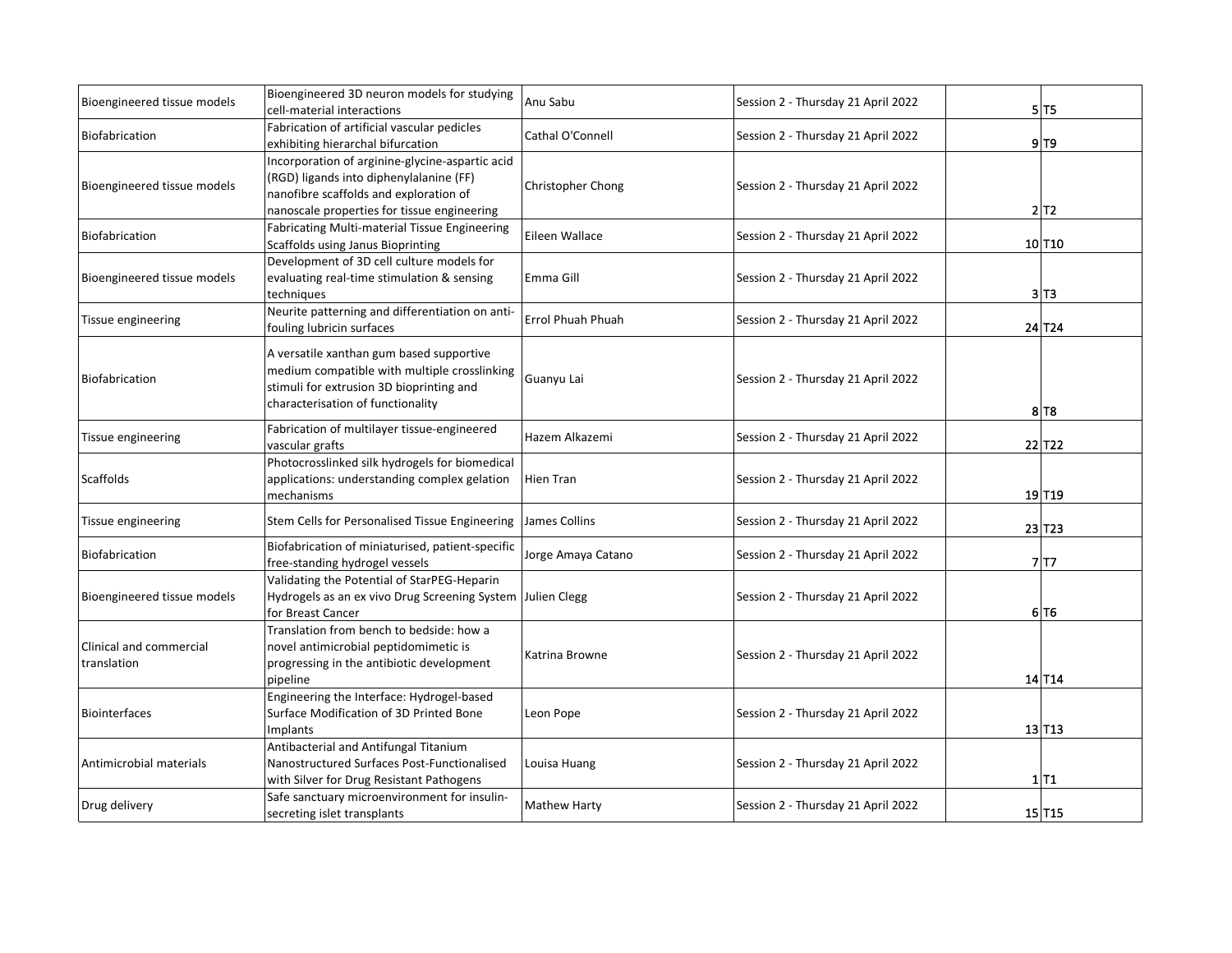| Antimicrobial materials     | Endophytic fungi solvent extracts as a novel<br>source of bioactive compounds in electrospun<br>polycaprolactone wound dressing                            | Meysam Firoozbahr   | Session 2 - Thursday 21 April 2022 | 28 T28             |
|-----------------------------|------------------------------------------------------------------------------------------------------------------------------------------------------------|---------------------|------------------------------------|--------------------|
| Bioengineered tissue models | Standardisation of 3D cell culture models for<br>nanoparticle biosensing                                                                                   | Miriam Kael         | Session 2 - Thursday 21 April 2022 | 4 T4               |
| Scaffolds                   | In situ preparation of alendronate-loaded zif-8<br>nanoparticles on electrospun nanofibers for<br>accelerating early osteogenesis in osteoporosis          | Mohammed Al-Baadani | Session 2 - Thursday 21 April 2022 | 18 T18             |
| Drug delivery               | Manufacture of 3D printed microneedles for<br>pharmacological drug delivery                                                                                | Rachael Wood        | Session 2 - Thursday 21 April 2022 | 17 T17             |
| <b>Scaffolds</b>            | Development and Biomechanical Optimisation<br>of a Small Diameter Vascular Graft                                                                           | Rumbidzai Zizhou    | Session 2 - Thursday 21 April 2022 | 20 T <sub>20</sub> |
| <b>Biointerfaces</b>        | Enhancing neurite outgrowth employing light-<br>induced oxygen terminated nitrogen-doped<br>ultrananocrystalline diamond                                   | Samira Falahatdoost | Session 2 - Thursday 21 April 2022 | 11 T11             |
| <b>Biointerfaces</b>        | Designing gradient bioinks for the<br>musculoskeletal interface                                                                                            | Sithmie De Silva    | Session 2 - Thursday 21 April 2022 | 12 T12             |
| Drug delivery               | Cellular Uptake Pathways of Lyotropic Liquid<br>Crystalline Lipid Nanoparticles                                                                            | Sue Lyn Yap         | Session 2 - Thursday 21 April 2022 | 16 T <sub>16</sub> |
| Antimicrobial materials     | The advanced antibacterial coating of Zn<br>nanoparticles for biomedical application.                                                                      | Vijay Sisarwal      | Session 2 - Thursday 21 April 2022 | 25 T <sub>25</sub> |
| Bioengineered tissue models | Understanding biological responses to plasma<br>activated coatings: developing cell instructive<br>microphysiological systems                              | Aaron Gilmour       | Session 3 - Friday 22 April 2022   | 3 F 3              |
| Tissue engineering          | The Development of Solid-hydrogel Hybrid<br>Structures as Versatile Nerve Guide Conduits                                                                   | Bingyan Liu         | Session 3 - Friday 22 April 2022   | 14 F14             |
| Biofabrication              | Development of Geometric Melt<br>Electrowritten Polycaprolactone Scaffolds to<br>Optimise In Vitro Cellular Growth for Rapid<br><b>Tissue Regeneration</b> | Brenna Devlin       | Session 3 - Friday 22 April 2022   | 5F <sub>5</sub>    |
| Stem cells and cell therapy | Tuning the bioactivity of MSC-secreted ECM by<br>controlling of substrate stiffness                                                                        | Daniel Heath        | Session 3 - Friday 22 April 2022   | 19 F19             |
| <b>Biointerfaces</b>        | Validation of a platinum cochlear electrode<br>model for preclinical electrical and biological<br>performance evaluation                                   | Dhyey Shah          | Session 3 - Friday 22 April 2022   | $7$ F7             |
| Stem cells and cell therapy | The role of growth factors expressed in healing<br>tendons in driving tenogenesis in resident stem Eleonore Bolle<br>cells                                 |                     | Session 3 - Friday 22 April 2022   | $13$ F13           |
| Bioengineered tissue models | A microfluidic model of endothelial<br>dysfunction                                                                                                         | Jasneil Singh       | Session 3 - Friday 22 April 2022   | $4$ F4             |
| Biofabrication              | Development of a novel cellulose-binding<br>spider-silk fusion protein                                                                                     | Kai Mayer           | Session 3 - Friday 22 April 2022   | 17 F17             |